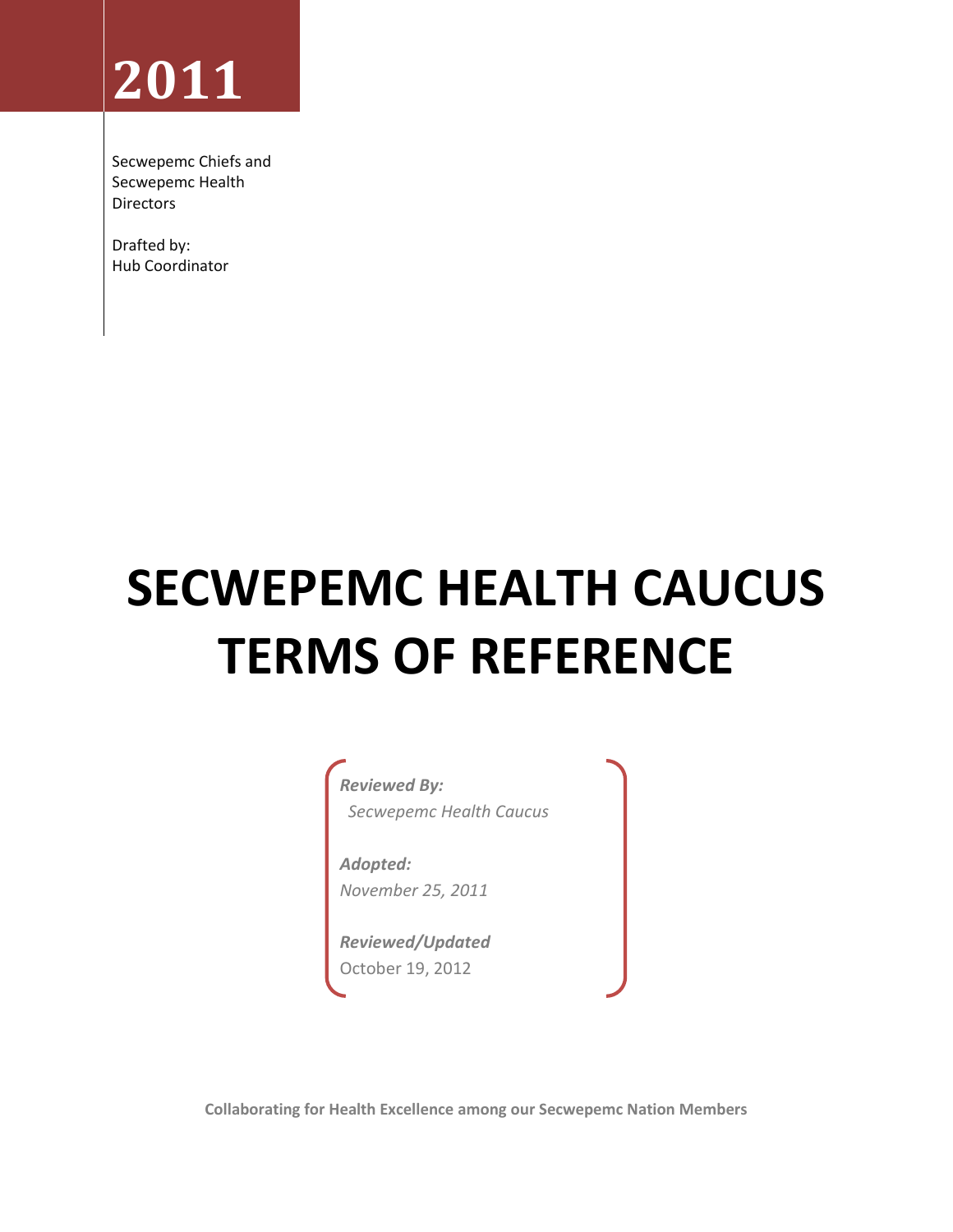## **TERMS OF REFERENCE**

SECWEPEMC HEALTH CAUCUS

For the Purpose of this Terms of Reference the Secwepemc Chiefs and the Secwepemc Health Directors Hub will be referred to as the Secwepemc Health Caucus

## **Table of Contents**

| 1, 0 |  |
|------|--|
| 2.0  |  |
| 3.0  |  |
| 4.0  |  |
| 5.0  |  |
| 6.0  |  |
| 7.0  |  |
| 8.0  |  |
| 9.0  |  |
| 10.  |  |
| 11.  |  |
| 12.  |  |
| 13.  |  |
| 14.  |  |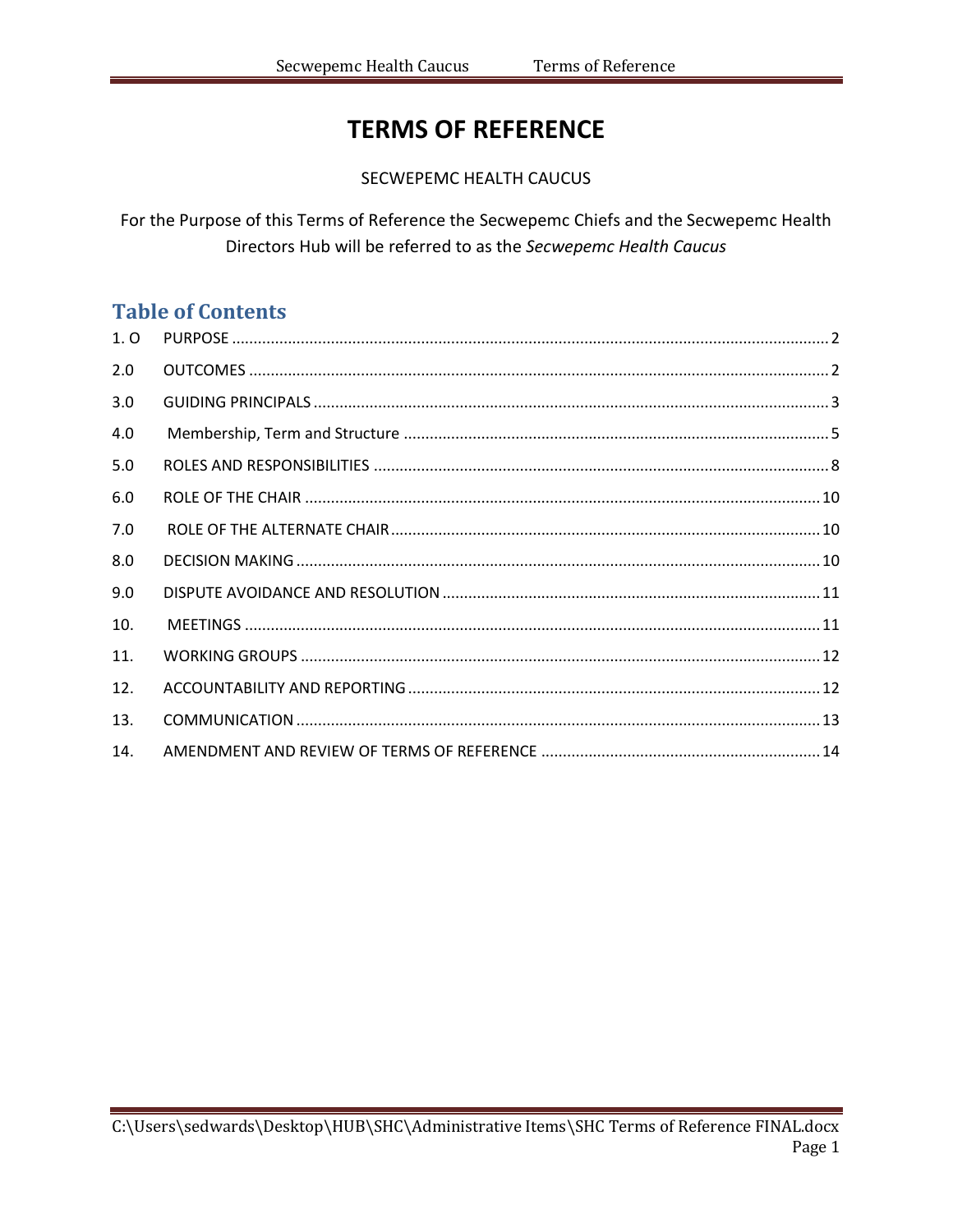## <span id="page-2-0"></span>**1. O PURPOSE**

- 1.0 Purpose of the Secwepemc Health Caucus is to provide an informed, united direction to First Nations Health governance discussion and negotiation.
- 1.2 Terms of Reference

The purpose of Secwepemc Health Caucus Terms of Reference is to describe the roles and responsibilities of each Secwepemc Health Caucus. The Secwepemc Chiefs are to carry out its political health advocacy work and the Secwepemc Health Directors Hub is to carry out its technical work and support the Secwepemc Chiefs in their political advocacy work.

- 1.3 Role of the Secwepemc Chiefs as it relates to Secwepemc Health Governance
	- With the administrative and technical support of the Secwepemc Health Caucus Coordinator the Chiefs will continue:
	- To serve as the advocacy voice of the participating Secwepemc communities on health related matters.
	- Support the Secwepemc Health Directors Hub in achieving their health priorities, objectives, and initiatives;
	- Advocate to the Federal government, Provincial government and the Interior Health Authority on behalf of the Secwepemc people;
	- Provide direction and oversight for the health governance negotiations process.
- 1.4 Role of the Secwepemc Health Directors Hub
	- With the administrative and technical support of the Hub Coordinator the Health Directors will continue to:
	- Identify key health issues, policies and gaps in services within the Secwepemc nations
	- Advise the Secwepemc Chiefs and specifically the Secwepemc Chief at the Interior Chiefs Caucus of program and governance issues in FN health.
	- Monitor health related activities and decisions within provincial, federal governments and the FNHC and advise Chiefs of such activities.
	- Provide technical assistance e.g. Analysis, position papers, reports to the Shuswap Chiefs as needed.

## <span id="page-2-1"></span>**2.0 OUTCOMES**

2.1 The Secwepemc Health Caucus are expected to achieve the following outcomes: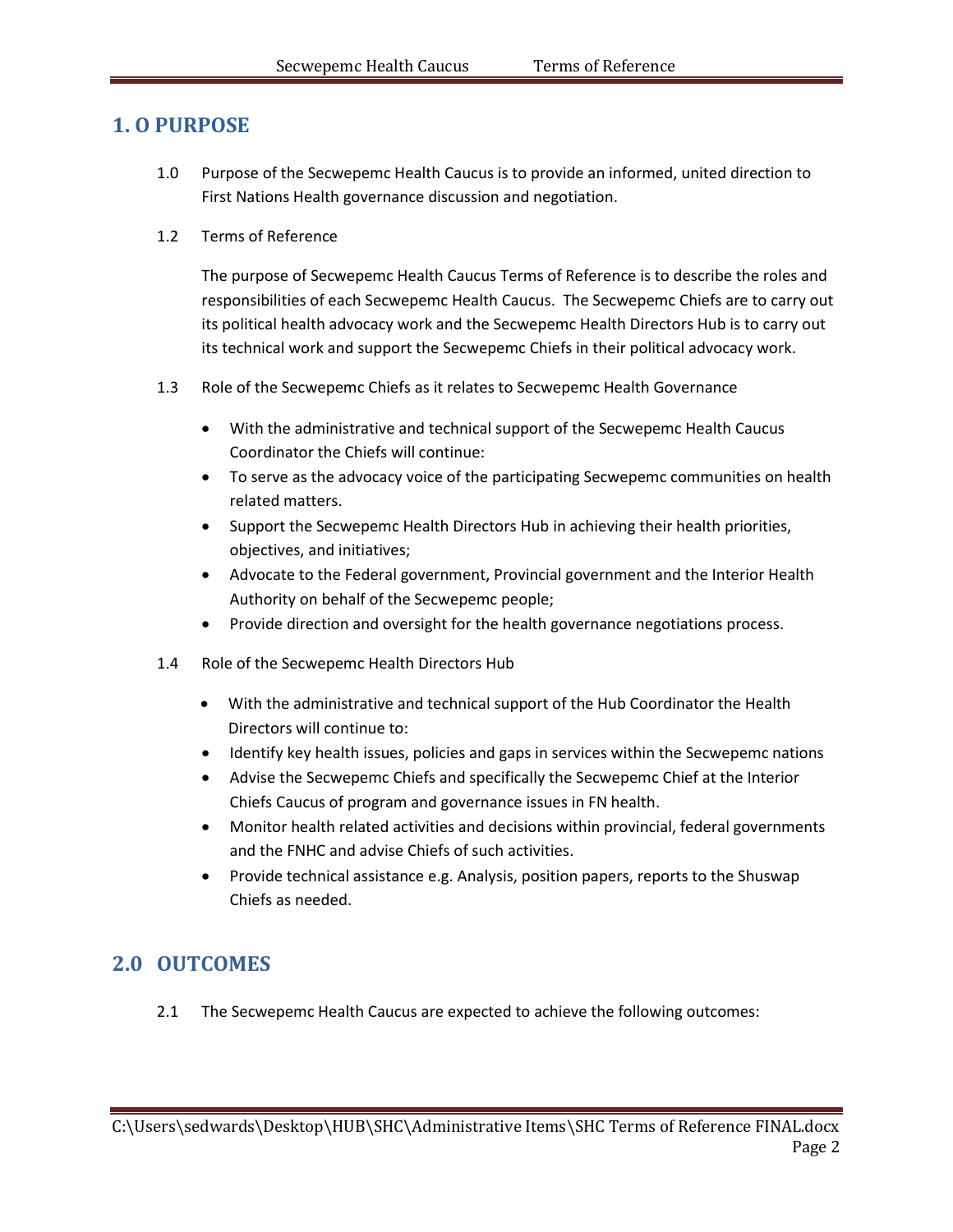- Develop a strategic plan to guide the work of the Secwepemc Health Caucus as it relates to Secwepemc Health Governance including identifying key concerns and setting priorities.
- Develop a communications strategy with the Secwepemc Health Caucus for the Nation members on the implementation of our own Secwepemc Health Governance Framework and the implementation of the transition to First Nations health governance.
- To encourage the inclusion and participation of all of the Secwepemc Nations.
- To ensure the Secwepemc Health Governance model is based on Customer Quality Assurance
- To establish co-operative working partnerships with the Federal, Provincial governments and the Interior Health Authority to address health and social determinates of health.
- To advocate for the necessary resources and support is provided to implement the strategic plan.
- Develop and implement a reciprocal accountability framework that describes accountabilities of the Secwepemc Health Caucus.
- To develop a 2 year plan that identifies health goals and priorities to improve the health status of the Secwepemc members.

## <span id="page-3-0"></span>**3.0 GUIDING PRINCIPALS**

l

- 3.1 The Secwepemc Health Caucus will be guided by the following principles adopted from the 7 Nations Unity Declarations.<sup>1</sup>
	- Health and Wellness Outcomes and Indicators will be defined by each Nation.
	- Partnerships will be defined by each Nation.

<sup>&</sup>lt;sup>1</sup> (Duplicated from the *7 Nation Unity Declaration* signed by: Chief Geronimo Squinas, Chief Ko'waintco Michel, Chief Arthur Adolph, Chief Shane Gottfriedson, Chief Jonathan Kruger, Chief Bernie Charlie and Gwen Phillips)

C:\Users\sedwards\Desktop\HUB\SHC\Administrative Items\SHC Terms of Reference FINAL.docx Page 3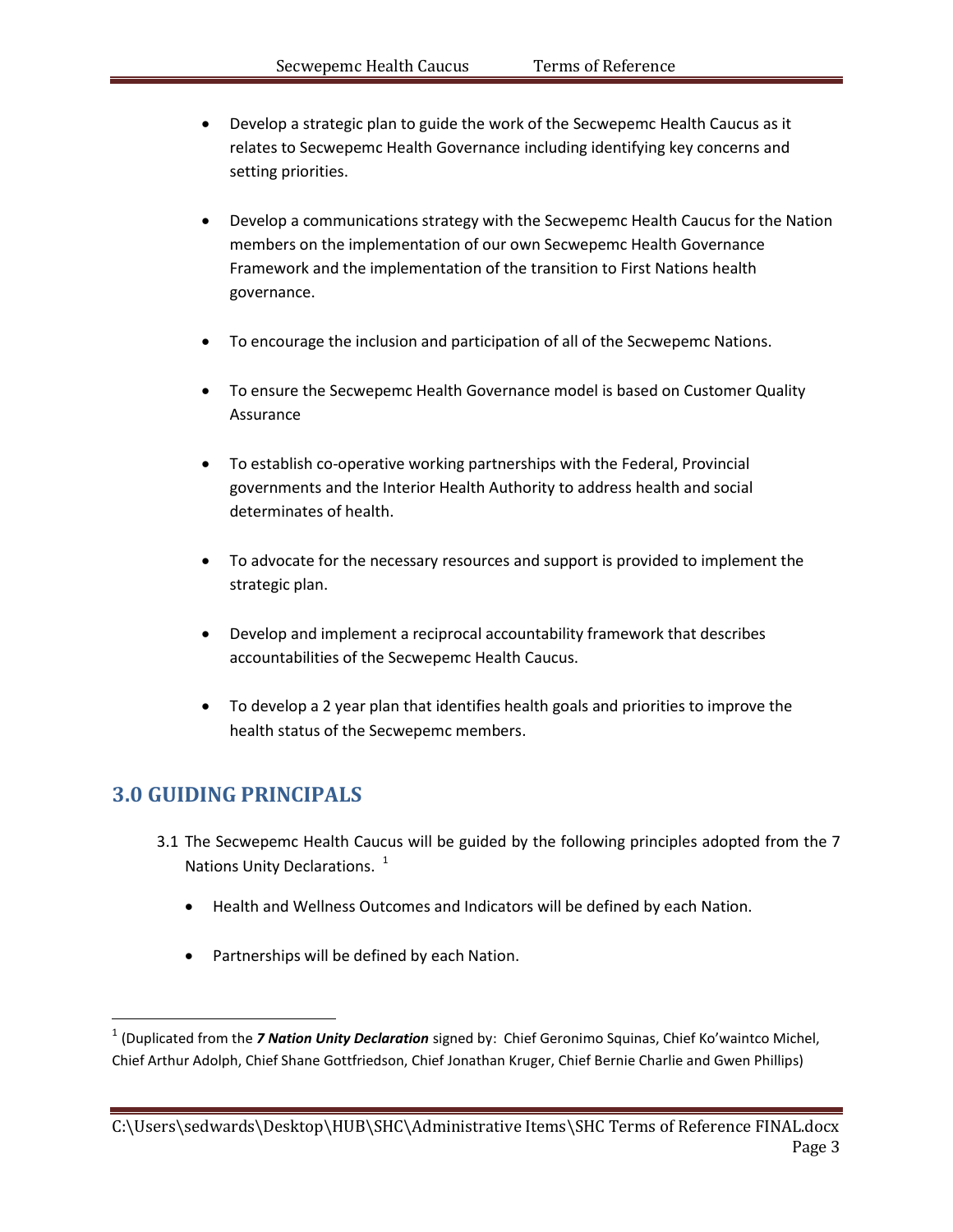- Agreements will be negotiated and ratified by the Nations.
- No Nation will be left behind; needs are addressed collectively.
- The federal fiduciary obligations must be strengthened, not eroded.
- Services will be provided to all of our people regardless of residency/status.
- Adequate funding will be provided for our corporate structure(s).
- Socio-economic indices will be incorporated into planning and projections plan for 7 generations.
- Negotiations will be interest based not position based (Nations define).
- Community hubs will be linked to the health governance process.
- Documents will be kept simple and understandable.
- The Interior Leadership caucus will meet regularly.
- Liability will be minimized; the Nations will inherit no liability from other entities.
- Celebration will be included in all activities.
- The speed at which development occurs will be determined by the Nations.
- The authority to govern rests with each Nations, as does the responsibility for decisionmaking.
- 3.2 The Secwepemc Health Caucus will also apply the five main principles found in the Canada Health Act.<sup>2</sup>
	- **Public Administration:** All administration of provincial health insurance must be carried out by a public authority on a non-profit basis. They also must be accountable to the province or territory, and their records and accounts are subject to audits.

 $\overline{\phantom{a}}$ 

<sup>&</sup>lt;sup>2</sup> Canadian Health Care: Canada Health Act <http://www.canadian-healthcare.org/page2.html>

C:\Users\sedwards\Desktop\HUB\SHC\Administrative Items\SHC Terms of Reference FINAL.docx Page 4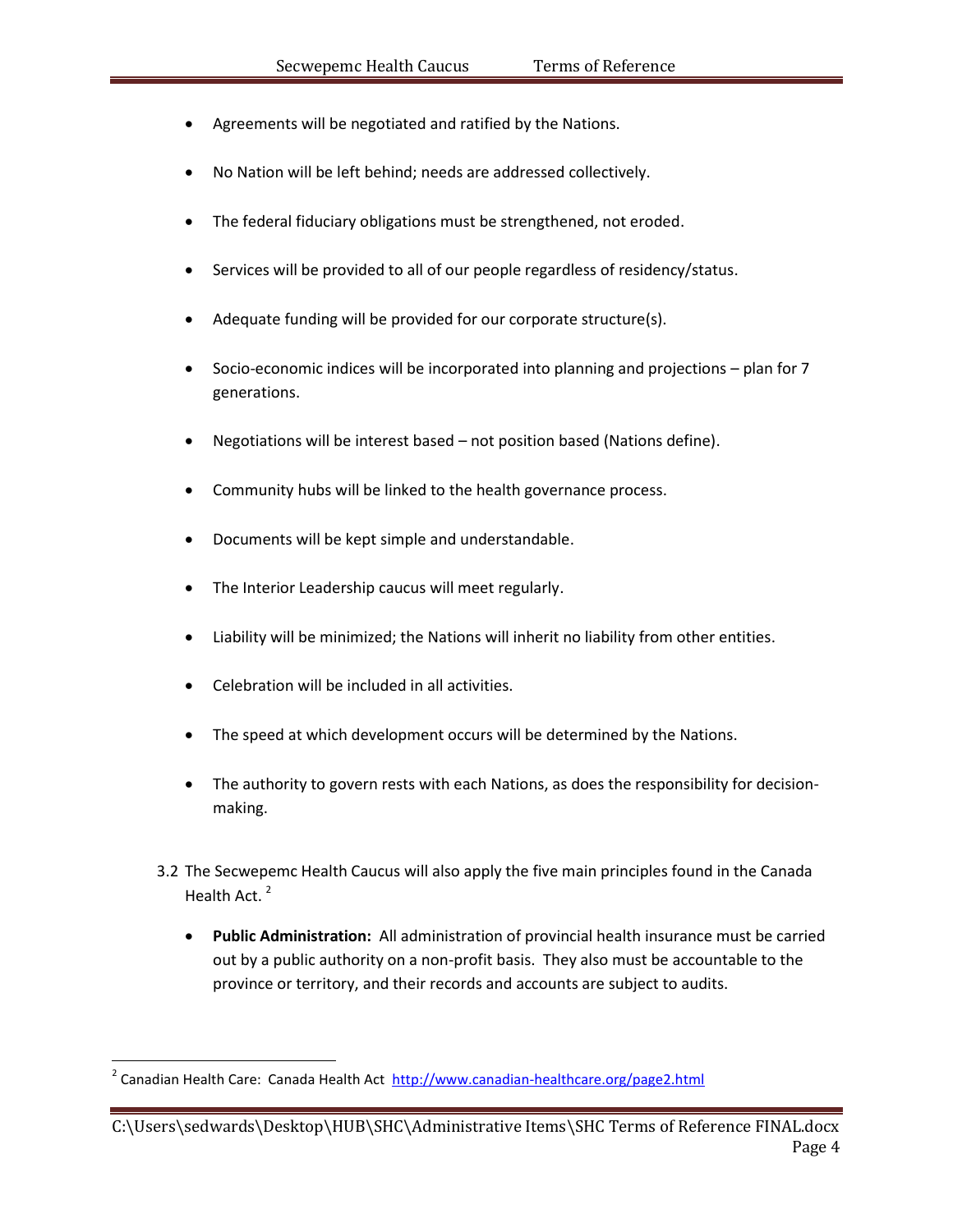- Comprehensiveness: All necessary health services, including hospitals, physicians and  $\bullet$ surgical dentists, must be insured.
- Universality: All insured residents are entitled to the same level of health care.
- Portability: A resident that moves to a different province or territory is still entitled to  $\bullet$ coverage from their home province during a minimum waiting period. This also applies to residents which leave the country.
- Accessibility: All insured persons have reasonable access to health care facilities. In  $\bullet$ addition, all physicians, hospitals, etc, must be provided reasonable compensation for the services they provide.

## <span id="page-5-0"></span>**4.0 Membership, Term and Structure**

### Membership

 $4.1$ The Secwepemc Chiefs will be comprised of the current Chief or their designate from the following First Nations.

| Chief: | Sexqeltqín - Adams Lake                |
|--------|----------------------------------------|
| Chief: | St'uxwtéws - Bonaparte                 |
| Chief: | Tsq'éscen – Canim Lake                 |
| Chief: | Stswécem'c/Xgét'tem' - Canoe/Dog Creek |
| Chief: | Esk'étemc - Alkali Lake                |
| Chief: | Llenllenéy'ten – High Bar              |
| Chief: | Tk'emlúps – Kamloops                   |
| Chief: | Qw7ewt - Little Shuswap                |
| Chief: | Sk'atsin - Neskonlith                  |
| Chief: | Simpcw - North Thompson                |
| Chief: | Ts'kw'aylaxw - Pavilion                |
| Chief: | Kenpésq't – Shuswap                    |
| Chief: | Skítsesten - Skeetchestn               |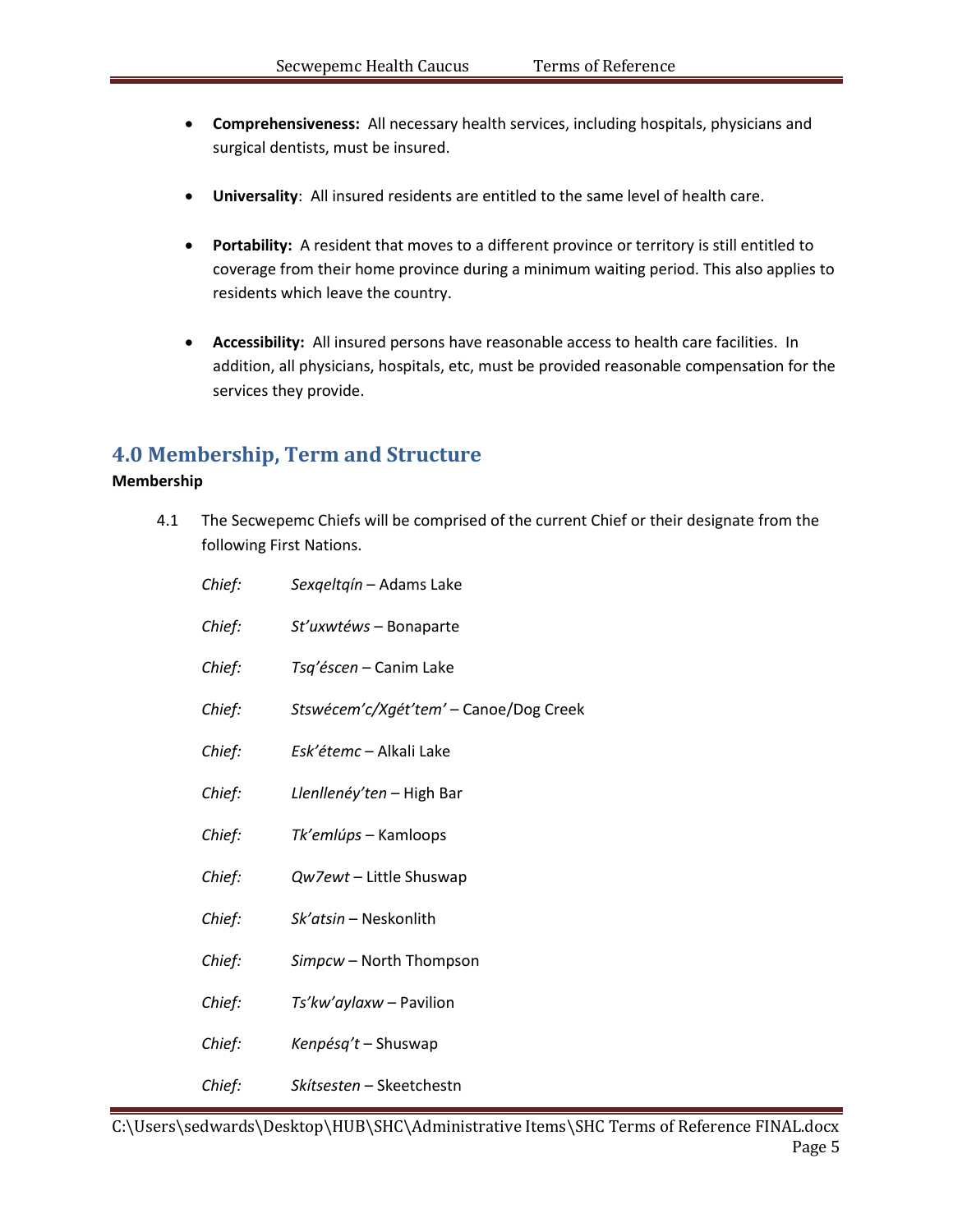| Chief: | Xats'úll – – Soda Creek                      |
|--------|----------------------------------------------|
| Chief: | Splats'in – Spallumcheen                     |
| Chief: | <i>T'éxel'c</i> – Williams Lake              |
| Chief: | Stil'qw/Pelltiq't - Whispering Pines/Clinton |

The Secwepemc Health Directors Hub will be comprised of the current Health Director and  $4.2$ or the First Nation's designate from the following First Nations.

| <b>Health Director:</b> | Sexgeltgín – Adams Lake                                                                          |
|-------------------------|--------------------------------------------------------------------------------------------------|
| <b>Health Director:</b> | St'uxwtéws - Bonaparte                                                                           |
| <b>Health Director:</b> | Tsg'éscen - Canim Lake                                                                           |
| <b>Health Director:</b> | Stswécem'c/Xgét'tem' - Canoe/Dog Creek<br>T'éxel'c - Williams Lake<br>Xats'úll -- Soda Creek     |
| <b>Health Director:</b> | Esk'étemc- Alkali Lake                                                                           |
| <b>Health Director:</b> | Llenllenéy'ten – High Bar                                                                        |
| <b>Health Director:</b> | Tk'emlúps – Kamloops<br>Skítsesten - Skeetchestn<br>Stil'qw/Pelltíq't - Whispering Pines/Clinton |
| <b>Health Director:</b> | Qw7ewt - Little Shuswap                                                                          |
| <b>Health Director:</b> | Sk'atsin - Neskonlith                                                                            |
| <b>Health Director:</b> | Simpcw - North Thompson                                                                          |
| <b>Health Director:</b> | Ts'kw'aylaxw - Pavilion                                                                          |
| <b>Health Director:</b> | Kenpésg't – Shuswap                                                                              |
| <b>Health Director:</b> | Splats'in - Spallumcheen                                                                         |

#### Support for SHC - ex officio members  $4.3$

The following will provide support to the Secwepemc Health Caucus: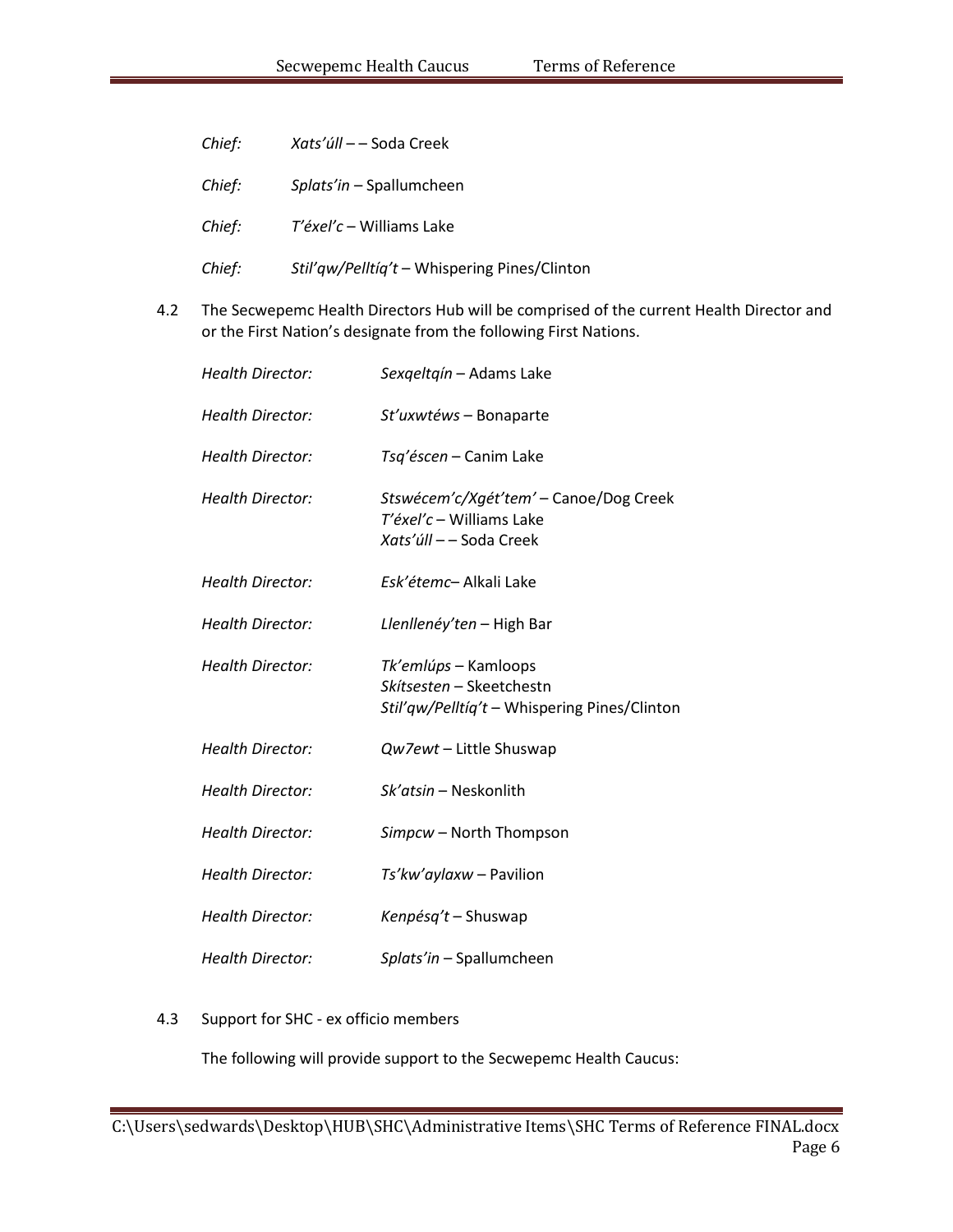- Secwepemc Health Caucus Coordinator (when budget approved)
- Hub Coordinator
- Hub Assistant
- The Nations Tribal Council Rep

#### **Chair and Alternate Chair**

- 4.4 The Chair and the alternate Chair will be selected by the SC and the SHDH at a duly convened meeting in accordance with the following nomination process:
	- One or more chiefs will nominate a Chief among their peers to serve as Chair.
	- One or more of the SHDH will nominate one of the Health Directors to serve as Alternate Chair among their peers.
	- The nominee either accepts or refuses the nomination.
	- The nomination is moved and seconded by the Chiefs/Health Directors present for the Chair.
	- The nomination is moved and seconded by the Chiefs/Health Directors present for the Alternate Chair.
	- The Chiefs/Health Directors present will vote.

#### **Executive**

- 4.5 The Secwepemc Health Caucus Executive will be comprised of:
	- SHC Chair
	- One Chief from each of the North and South of Secwepemc Territory
	- Three Health Directors with a minimum of one from each of the North and South of Secwepemc Territory
- 4.6 The members of the Executive, excluding the Chair, will be selected by the SC and SHDH at a duly convened meeting in accordance with the following nomination process:
	- Each Chief or Health Director will be nominated by one or more of their respective peers.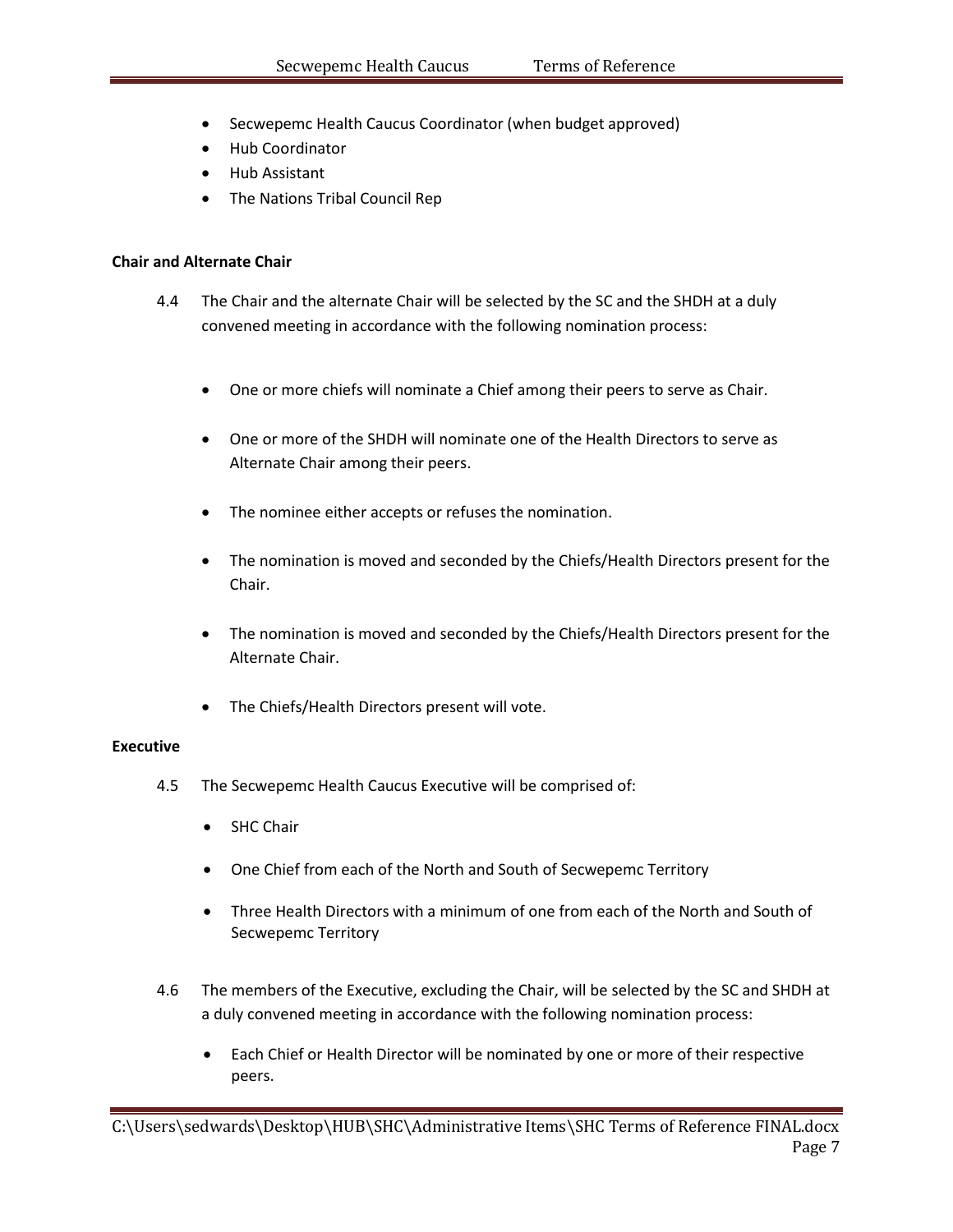- The nominee(s) either accept or refuse the nomination.
- The nomination(s) is moved and seconded by the Chiefs/Health Directors present.
- The Chiefs/Health Directors present will vote.

### **Term**

The Secwepemc Health Caucus is designed to support a strong Secwepemc voice through the First Nations health governance transition. Once the transition is complete, the terms of reference will be revisited.

4.7 The Secwepemc Chiefs or designate and Secwepemc Health Directors or the Health Lead will serve as long as they are the appointed rep of the elected Community Councils or in a Health Director or Health Lead position. In the event that a new Chief is elected or a change in staff occurs among the Health Directors then the new incumbent will carry out the term of the membership.

#### **Structure**

- 4.8 Each community will define its own appointment to the Secwepemc Health Caucus (either the Health Director and or their designate). Each community will define its own appointment process, which will include their own policies and process for selection, appointment and removal of members.
- 4.9 Representatives from various Nations organizations, agencies and ministries may participate in the meetings as agreed by the Secwepemc Health Caucus. They will be invited by formal invitation.
- 4.10 The Secwepemc Health Directors Hub Coordinator and Hub Assistant will attend all meeting as ex officio members.

## <span id="page-8-0"></span>**5.0 ROLES AND RESPONSIBILITIES**

### 5.1 **The Secwepemc Chiefs will:**

- Coordinate and collaborate with the Secwepemc Health Directors Hub on matters relating to the governance of health services, policy and program review/design, and seek technical advice and support as required.
- Advocate on behalf of the Secwepemc Health Directors Hub (SHDH) with the First Nations Health Authority (FNHA).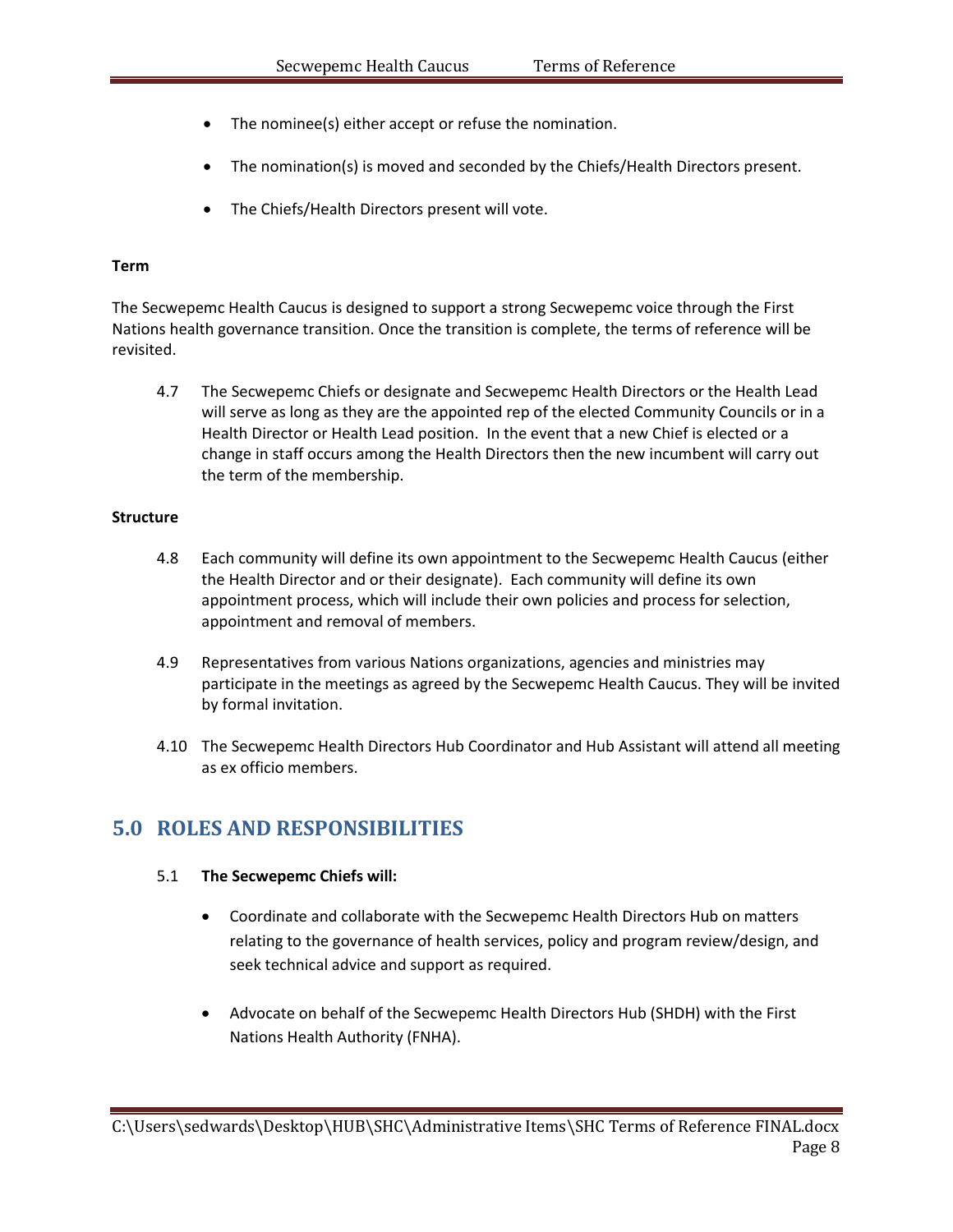- Strengthen partnerships with: the federal government; the provincial government; the Interior Health Authority and the First Nations Health Authority.
- In collaboration with the Secwepemc Health Directors Hub address the unique community's health gaps and the Nations common health gaps and identify ways to resolve these gaps.
- Support the Secwepemc Health Directors Hub in the implementation of their health plans.
- In collaboration with the Secwepemc Health Directors, seek community support for the health plans and health governance work going forward.

### 5.2 **The Secwepemc Health Directors will:**

- In collaboration with the Chiefs, the FNHC, identify the resources necessary to carry out its roles and responsibilities of the Secwepemc Health Caucus.
- Provide technical oversight for the implementation of the Secwepemc health actions and health governance work.
- To organized and implement an annual Secwepemc Health Strategic Planning Session.
- Advocate on behalf of the nation members with the Secwepemc Chiefs.
- Establish a framework to assess if health goals are being achieved.
- Provide the technical information that shows the unique community's health gaps and the Nations common health gaps and make recommendations to SC on how to resolve the gap.
- Provide consistent briefings to the Secwepemc Chiefs on health issues, stats, priorities, gaps etc.
- In collaboration with the Secwepemc Chiefs, seek community support for the health plans/ health governance work going forward.

### 5.3 **The Hub Coordinator and Hub Assistant are expected to:**

 To provide administrative, operational and technical support to the Secwepemc Health Caucus as required.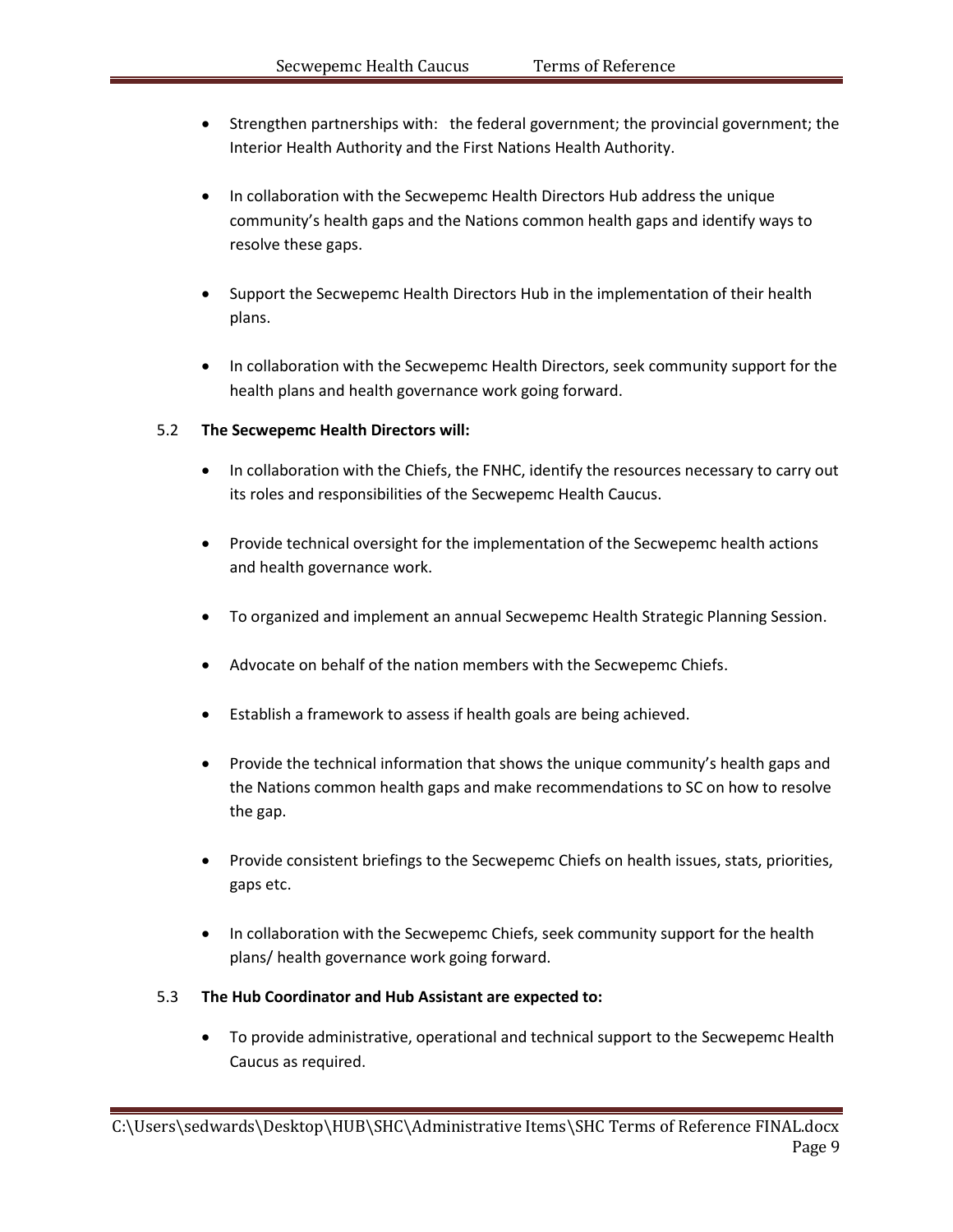## <span id="page-10-0"></span>**6.0 ROLE OF THE CHAIR**

- 6.1 The Role of the Chair is to:
	- To preside over any and all regular and special Secwepemc Health Caucus meetings.
	- In collaboration with the Secwepemc Health Caucus set all meeting agendas.
	- Provide leadership to carry out and or assign work and functions of the Secwepemc Health Caucus.
	- Manage and resolve dispute and / or conflicts within the Secwepemc Health Caucus.
	- Approve and seek approval for the operating expenses of the Secwepemc Health Caucus.
	- Facilitate clear and accountable communications between the Secwepemc Health Caucus.
- 6.2 The Chair is a non-voting member with the exception of a deadlock.

## <span id="page-10-1"></span>**7.0 ROLE OF THE ALTERNATE CHAIR**

• In the absence of the Chair, the alternate Chair will take on the responsibilities of the Chair.

## <span id="page-10-2"></span>**8.0 DECISION MAKING**

- 8.1 The Secwepemc Health Caucus will collaborate in making its decision on governance, communications and policy.
- 8.2 The Secwepemc Health Caucus will strive to make any and all decision by consensus. In situation when consensus cannot be achieved, the Secwepemc Health Caucus will make decisions by majority vote.
- 8.3 When necessary and appropriate decisions must be made between scheduled meetings the Secwepemc Health Caucus Executive will provide decision making on a strictly consensual basis.
- 8.4 The Principals on decision making will take into account: culture, language, tradition and respect.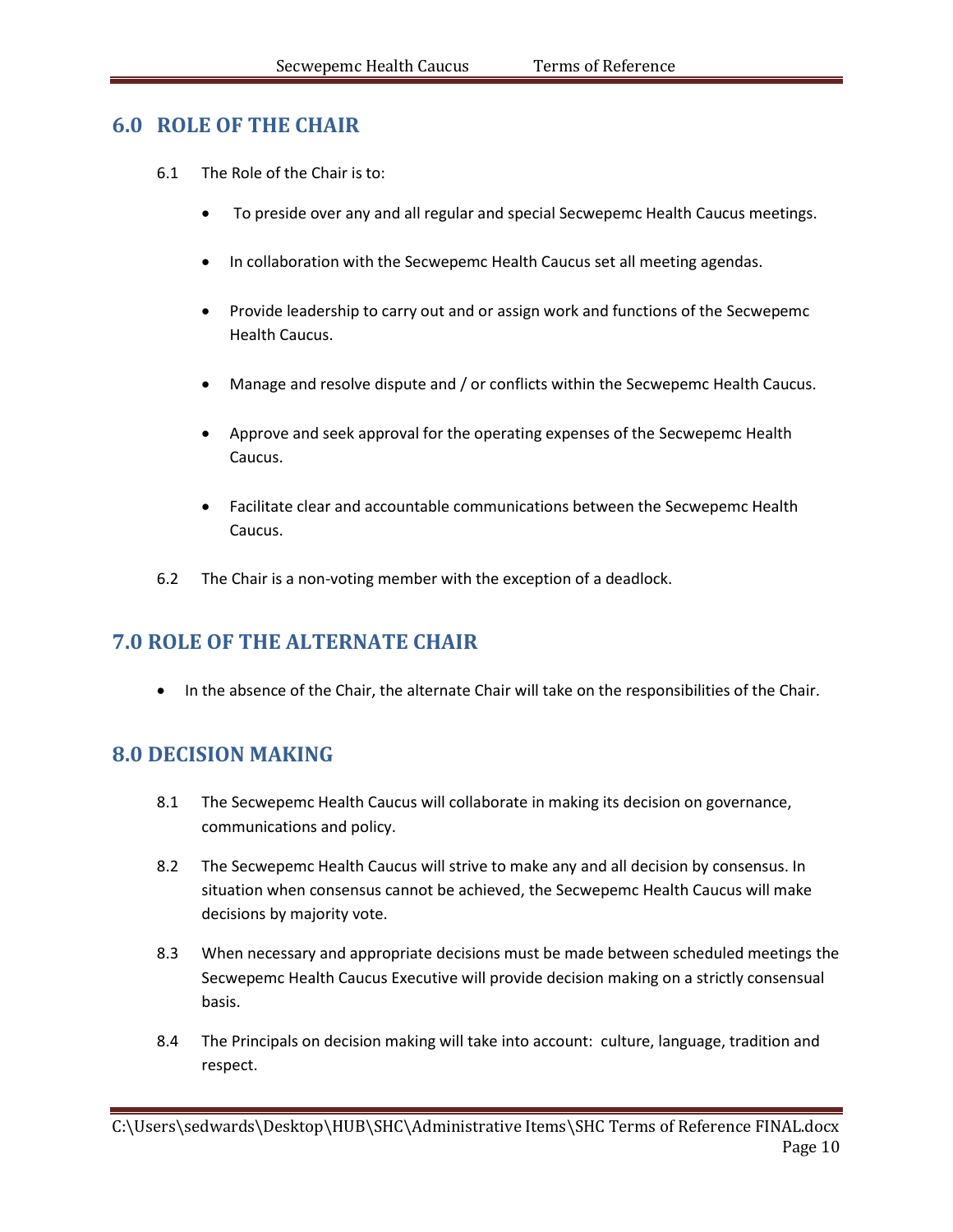8.5 Unresolved issues will be addressed through the dispute resolution process described in section 9.0 Dispute Avoidance and Resolution.

## <span id="page-11-0"></span>**9.0 DISPUTE AVOIDANCE AND RESOLUTION**

Secwepemc Laws and Customs will guide the avoidance and resolution of any disputes between the parties as follows: <sup>3</sup>

- 9.1 Notice of potential dispute will be issued from one Party to the other;
- 9.2 Information regarding the potential dispute will be exchanged;
- 9.3 If exchange of information does not resolve potential dispute, initial meeting between the Parties will take place at a mutually beneficial time and location;
- 9.4 Each will bring to the initial meeting all resources that will be required to clarify and resolve the potential dispute, including Elders, cultural, oral history, and written documentation;
- 9.5 If resolution through these devices is not achievable, alternate methods, including a Nation based process of dispute resolution will be considered and mutually agreed upon; and
- 9.6 Time and commitment to the resolution of such potential disputes is considered to be of essence to the spirit of this Protocol.
- 9.7 Upon resolution of the dispute, the Parties will mark the occasion in ceremony.

## <span id="page-11-1"></span>**10. MEETINGS**

l

- 10.1 Decisions will be made by consensus where possible. In situations when consensus cannot be achieved, decisions will be decided by a 50% +1 majority vote of Chiefs, Health Directors and duly appointed proxies in attendance.
- 10.2 Should a Chief or Health Director be unable to attend a scheduled meeting they may duly appoint a proxy to attend, assuming their role in decision making.
- 10.2 Secwepemc Health Caucus meetings will be held bi-monthly or as required. Each meeting will include a report from the Secwepemc Interior Caucus Representative and will also provide direction to that Rep regarding issues to be raised at the Interior Caucus table. Other standing agenda items are;

a) Report on action items

 $3$  (Duplicated from the Secwepemc Protocol Agreement obtained by SNTC)

C:\Users\sedwards\Desktop\HUB\SHC\Administrative Items\SHC Terms of Reference FINAL.docx Page 11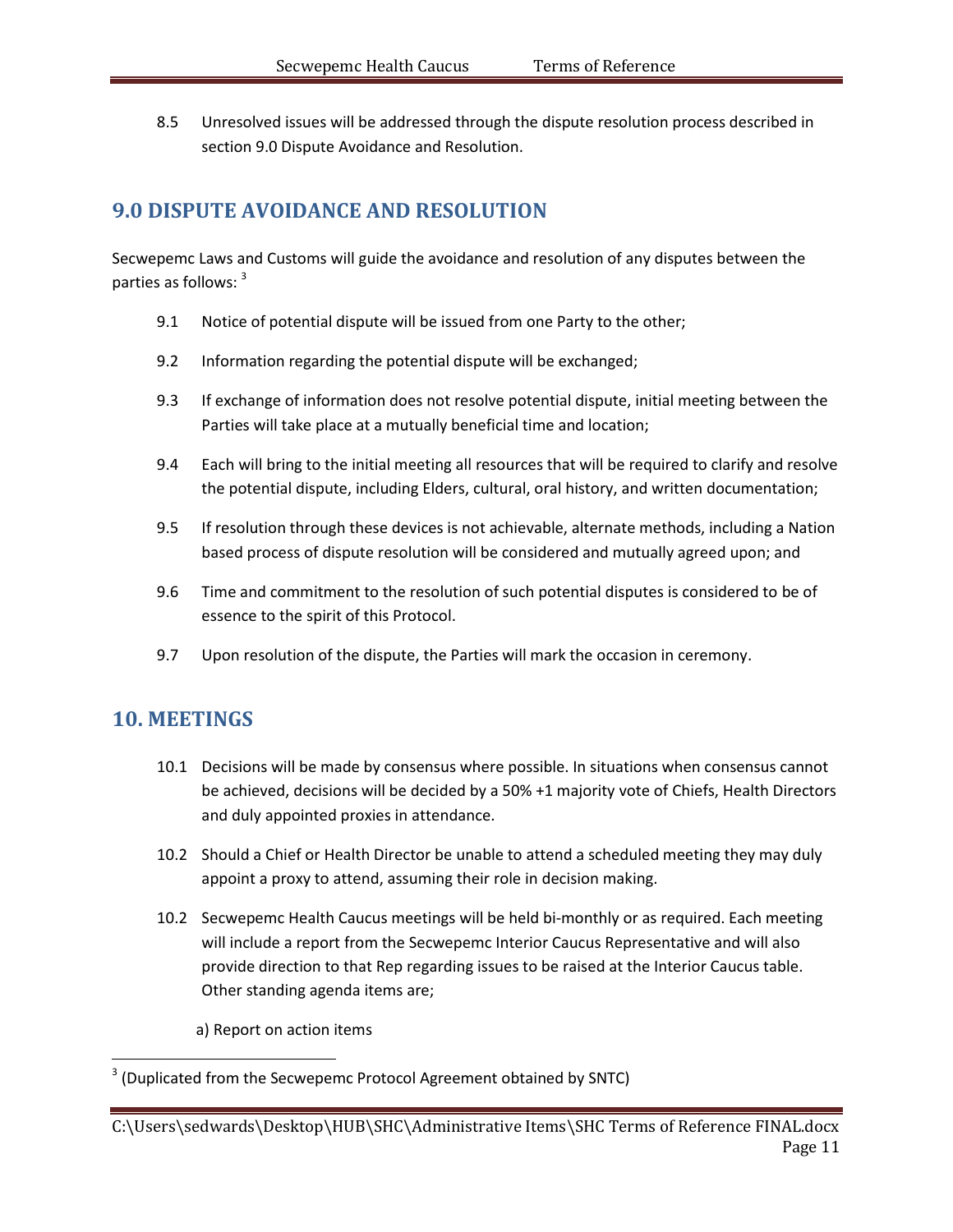b) Sharing best practices within Secwepemc communities and

c) Governance Reporting: Interior Caucus, FNHA/FNHS, Secwepemc Health Working Group.

- d) Old business
- e) New Business
- f) Strategic planning
- 10.3 Secwepemc Health Caucus members are expected to attend any and all meetings and be punctual. Attendance will be recorded in the minutes of each meeting.
- 10.4 In the absence of both the Chair and Alternate chair the Secwepemc Health Caucus will among themselves appoint a Chair for that day.
- 10.5 Meetings will be conducted following Simple Roberts Rules.
- 10.6 Interior Caucus Representatives will be invited to attend meetings every  $4^{th}$  month to provide update: November, March, and July.
- 10.7 All information discussed at the Secwepemc Health Caucus shall be treated as confidential unless otherwise specified.
- 10.8 All SHC members will participate in the Annual Secwepemc Health Caucus Annual All Chiefs, Counselors and Health Directors Forum.
- 10.9 Minutes will be electronically recorded.

## <span id="page-12-0"></span>**11. WORKING GROUPS**

- 11.1 Working groups will be established as needed.
- 11.2 Working groups will be selected at the bi-monthly meetings.
- 11.3 Working groups will provide activity and progress reports to the entire Secwepemc Health Caucus on a consistent basis either at the bi-monthly meeting or by email.
- 11.4 A "Technical Working group" will be established to provide skills, information and tools to the larger Secwepemc Health Caucus.
- 11.5 A "Chiefs Working group" is established and comprised of 4 Chiefs one of which is the Secwepemc Rep at the Interior Caucus.

## <span id="page-12-1"></span>**12. ACCOUNTABILITY AND REPORTING**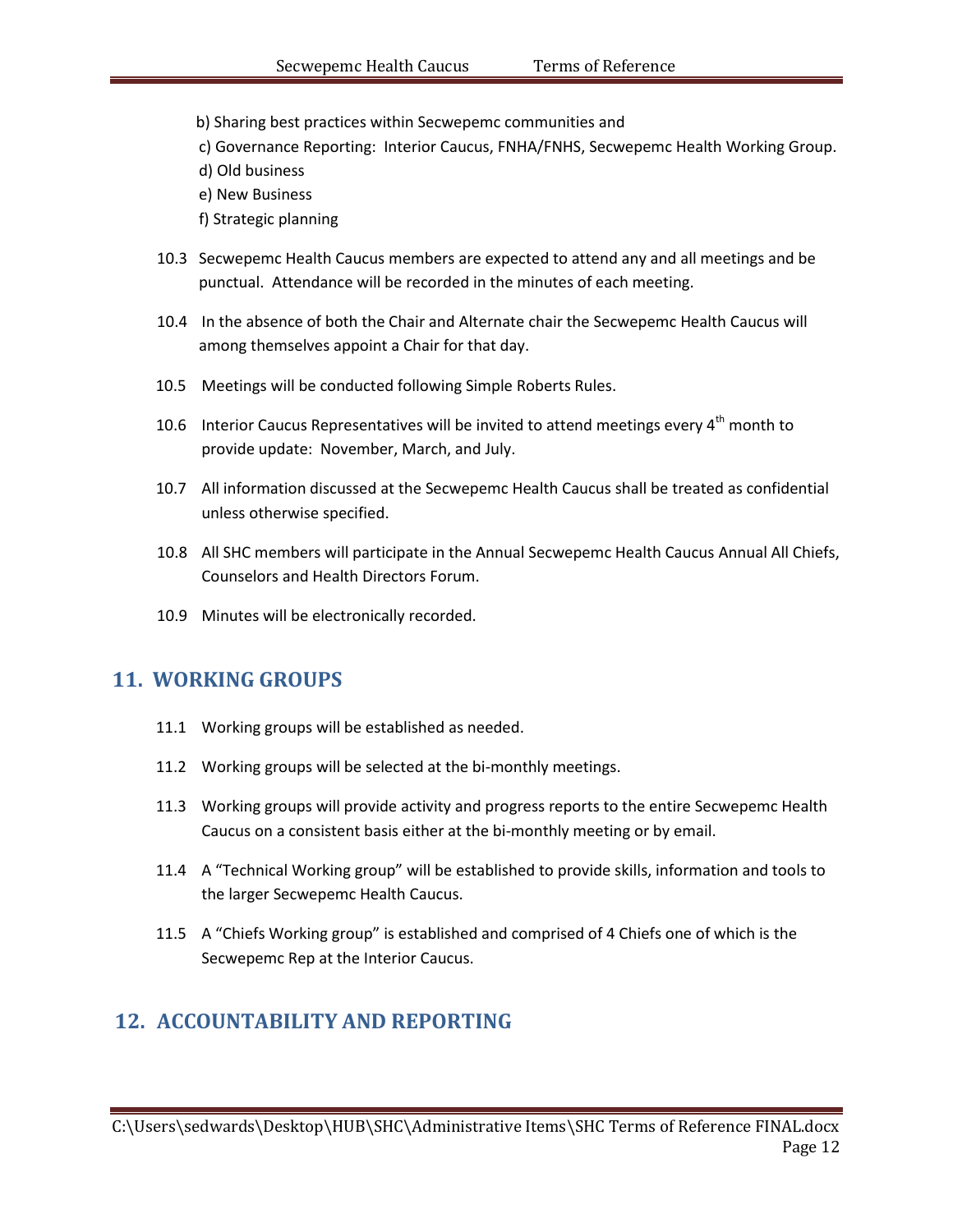- 12.1 The Secwepemc Health Caucus will provide support and direction to the Secwepemc Representative at the Interior Caucus. The Caucus Rep will advise the Secwepemc Health Caucus of Interior Caucus activities and issues.
- 12.2 The Secwepemc Health Caucus is accountable to all 17 communities within the Secwepemc Nation. The Secwepemc Health Caucus is also accountable the FNHC funders of the Secwepemc Health Caucus meetings.
- 12.3 The Secwepemc Health Caucus will provide ongoing reports on its activities to the Secwepemc Nations membership through a variety of communication mediums, including newsletters, annual reports, etc.
- 12.4 The Secwepemc Health Caucus will comply with policies and procedures set out in the Qwemtsin Health Society Policy for travel expenses.
- 12.5 The Secwepemc Health Caucus will submit claims to the Hub Coordinator for remuneration of travel expenses. As an interim measure the communities will pay travel expenses themselves until an approved budget takes effect.
- 12.6 The Secwepemc Health Caucus goal is creating accountability transparency and willing to share relevant information provided written notice is given to the Secwepemc Health Caucus accordingly.

## <span id="page-13-0"></span>**13. COMMUNICATION**

- 13.1 Internal Communication
	- Communication is a two way responsibility. All members are asked to take responsibility to share information in a timely way and to read and respond to information he/she receives.
	- Members are responsible to provide current contact information and advise the Hub Coordinator of changes to membership in the Secwepemc Health Caucus and/or contact information.
	- Members will receive monthly meeting minutes and an agenda prior to the meeting date.
- 13.2 External Communication
	- Communication to the public about working Secwepemc Health Caucus activities will be approved by consensus or majority vote at the meetings.